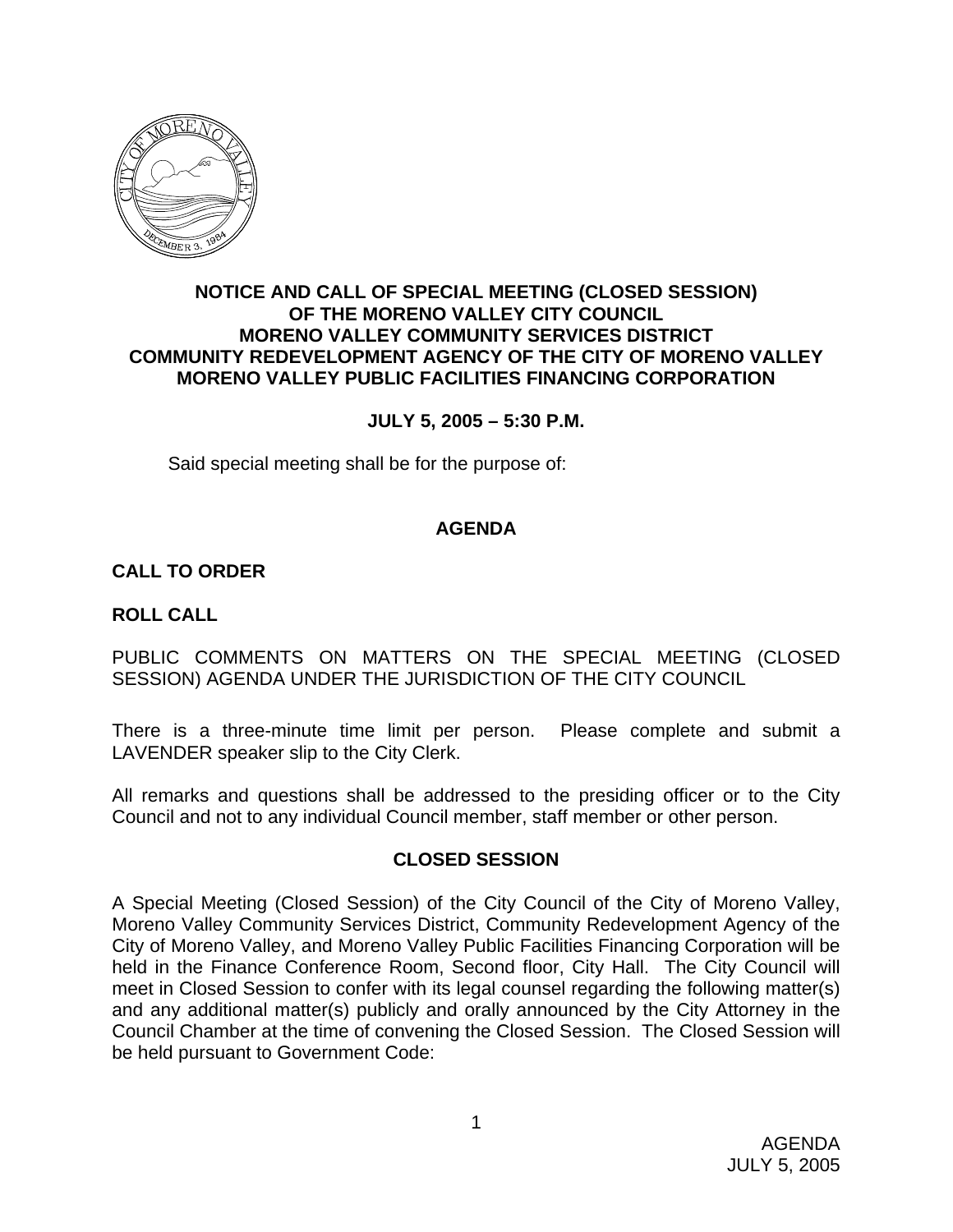- 1) SECTION 54956.9(a) CONFERENCE WITH LEGAL COUNSEL EXISTING **LITIGATION** 
	- a) Case: *Rios, et al. vs. Suapaia, et. al* Court: Riverside Superior Court Case No: RIC 415258
	- b) Case: *Stacy Stillwell v. City of Moreno Valley*  Court: Riverside Superior Court Case No.: RIC 408908
	- c) Case: *Fitch v. City of Moreno Valley, et. al*  Court: Riverside Superior Court Case No.: RIC 414978
	- d) Case: *Joe & Joyce Teague v. City of Moreno Valley, et. al*  Court: United States District Court for the Central District of California Case No.: EDCV 04-00926 TJH (MC)
	- e) Case: *Webb v. City of Moreno Valley, et. al*  **Court:** Riverside Superior Court Case No.: RIC 426839
	- f) Case: *Black v. City of Moreno Valley, et al.*  Court: Riverside Superior Court Case No.: RIC 426540
	- g) Case: *Bond Blacktop v. City of Moreno Valley* **Court:** Riverside Superior Court Case No.: RIC 423517
	- h) Case: *Rados vs. City of Moreno Valley*  Court: Riverside Superior Court Case No.: RIC 425323
	- i) Case: *Monaco v. City of Moreno Valley, et. al* **Court:** Riverside Superior Court Case No.: RIC 428221
- 2) SECTION 54956.9(b)(1) CONFERENCE WITH LEGAL COUNSEL SIGNIFICANT EXPOSURE TO LITIGATION Number of Cases: 2